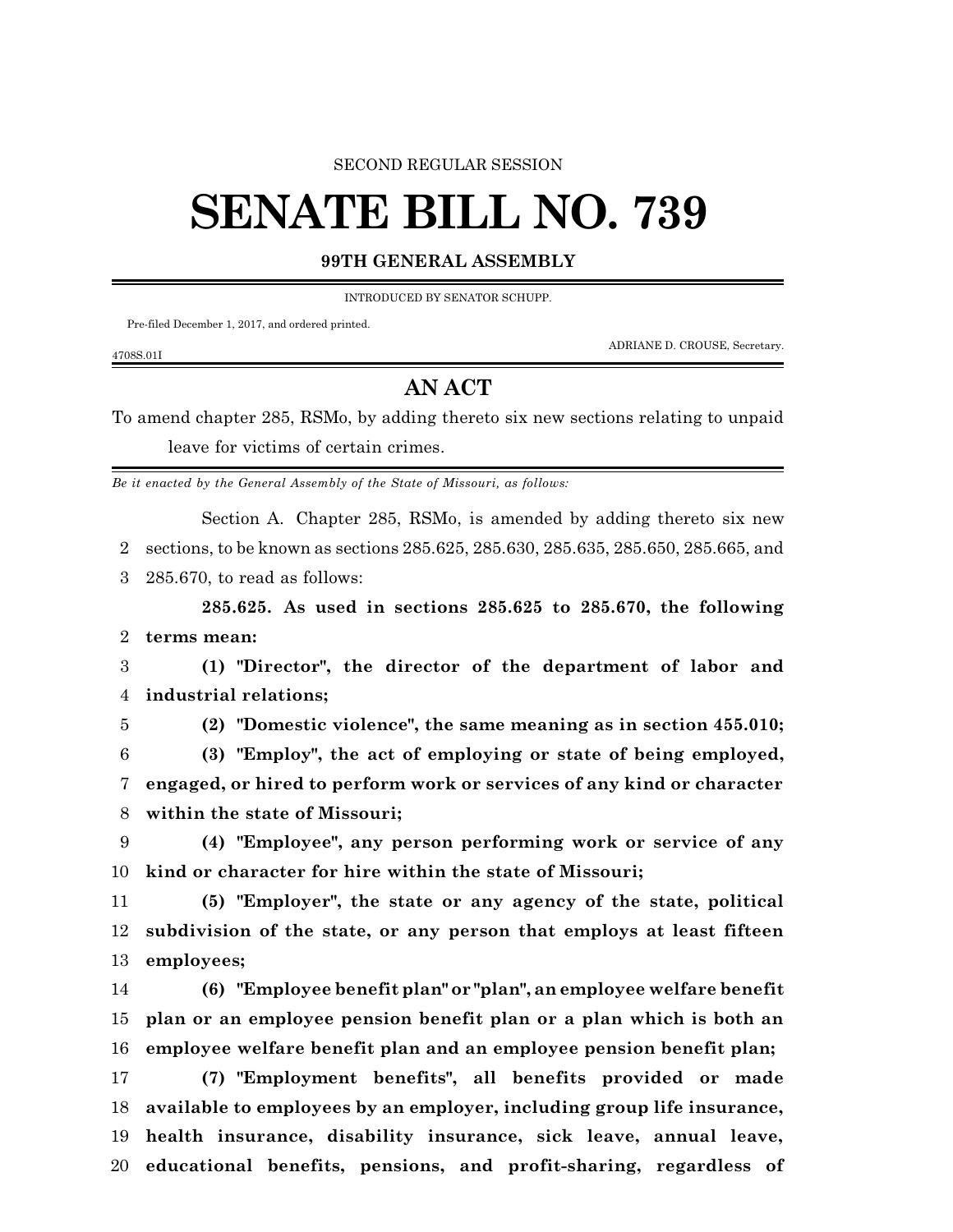**whether such benefits are provided by a practice or written policy of an employer or through an "employee benefit plan";**

 **(8) "Family or household member", for employees with a family or household member who is a victim of domestic violence, a sexual assault as defined under section 455.010, or a victim of human trafficking under section 566.209, means a spouse, parent, son, daughter, other person related by blood or by present or prior marriage, other person who shares a relationship through a son or daughter, and persons jointly residing in the same household;**

 **(9) "Parent", the biological parent of an employee or an individual who stood in loco parentis to an employee when the employee was a son or daughter who is a victim of domestic violence, a sexual assault as defined under section 455.010, or human trafficking under section 566.209;**

 **(10) "Person", an individual, partnership, association, corporation, business trust, legal representative, or any organized group of persons;**

 **(11) "Public agency", means the government of the state or political subdivision thereof, any agency of the state, or of a political subdivision of the state, or any governmental agency;**

 **(12) "Public assistance", includes cash, food stamps, medical assistance, housing assistance, and other benefits provided on the basis of income by a public agency or public employer;**

**(13) "Qualified individual", in the case of:**

 **(a) An applicant or employee of an employer, an individual who, but for being a victim of domestic violence or with a family or household member who is a victim of domestic violence, can perform the essential functions of the employment position that such individual holds or desires; or**

 **(b) An applicant for or recipient of public assistance from a public agency, an individual who, but for being a victim of domestic violence or with a family or household member who is a victim of domestic violence, can satisfy the essential requirements of the program providing the public assistance that the individual receives or desires;**

 **(14) "Reasonable accommodation", an adjustment to a job structure, workplace facility, or work requirement, including a**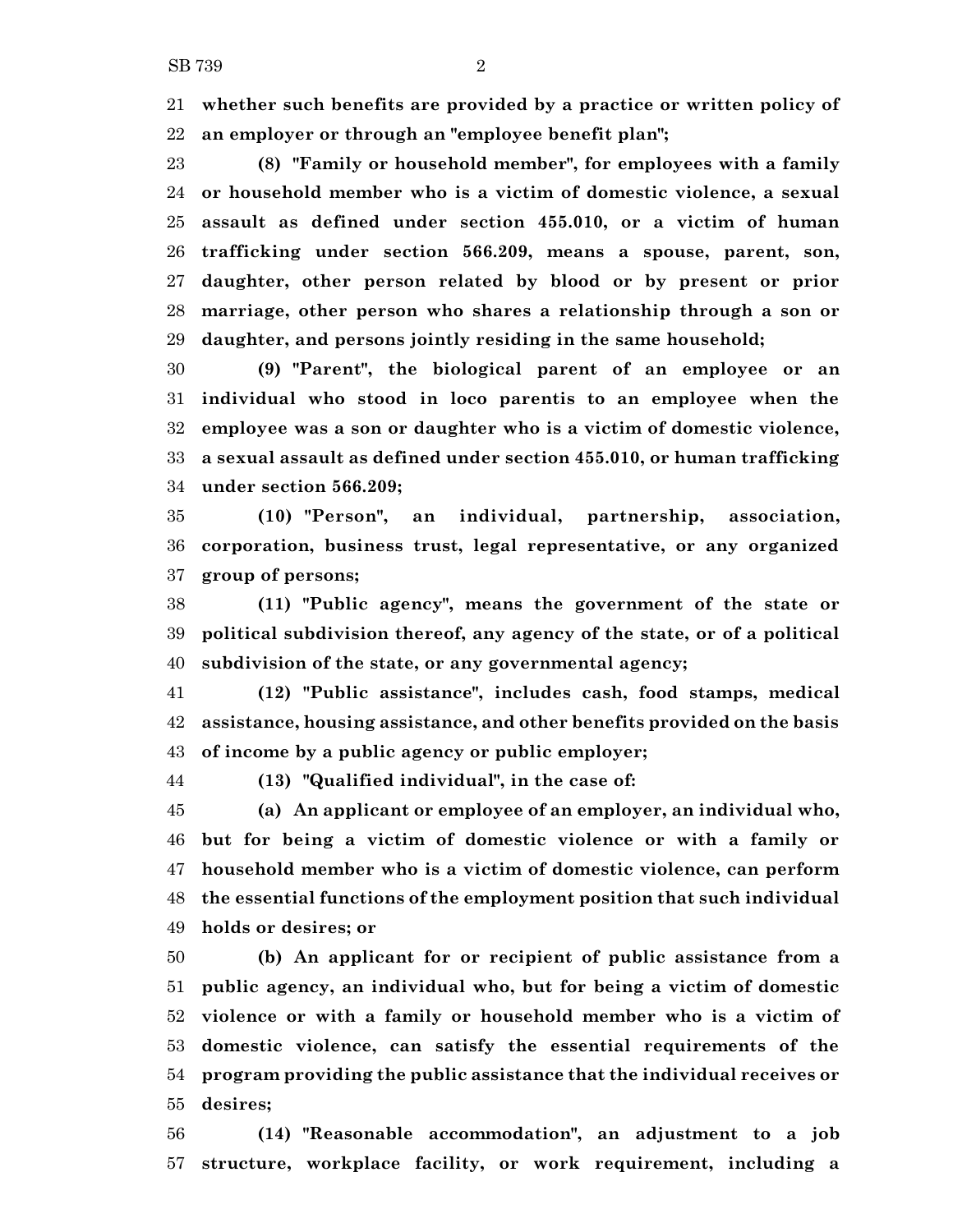**transfer, reassignment, modified schedule, leave, a changed telephone number or seating assignment, installation of a lock, implementation of a safety procedure, or assistance in documenting domestic violence that occurs at the workplace or in work-related settings, in response to actual or threatened domestic violence. Any exigent circumstances or danger facing the employee or his or her family or household member shall be considered in determining whether the accommodation is reasonable;**

 **(15) "Reduced work schedule", a work schedule that reduces the usual number of hours per workweek, or hours per workday, of an employee;**

 **(16) "Son or daughter", a biological, adopted, or foster child, a stepchild, a legal ward, or a child of a person standing in loco parentis, who is under eighteen years of age, or is eighteen years of age or older and incapable of self-care because of a mental or physical disability and is a victim of domestic violence, a sexual assault as defined under section 455.010, or human trafficking under section 566.209;**

 **(17) "Undue hardship", significant difficulty or expense, when considered in light of the following factors:**

**(a) The nature and cost of the reasonable accommodation;**

 **(b) The overall financial resources of the facility involved in the provision of the reasonable accommodation, the number of persons employed at such facility, the effect on expenses and resources, or the impact otherwise of such accommodation on the operation of the facility;**

 **(c) The overall financial resources of the employer or public agency, the overall size of the business of an employer or public agency with respect to the number of employees of the employer or public agency, and the number, type, and location of the facilities of an employer or public agency; and**

 **(d) The type of operation of the employer or public agency, including the composition, structure, and functions of the workforce of the employer or public agency, the distance of the facility from the employer or public agency, and the administrative or fiscal relationship of the facility to the employer or public agency;**

 **(18) "Victim", an individual who has been subjected to domestic violence;**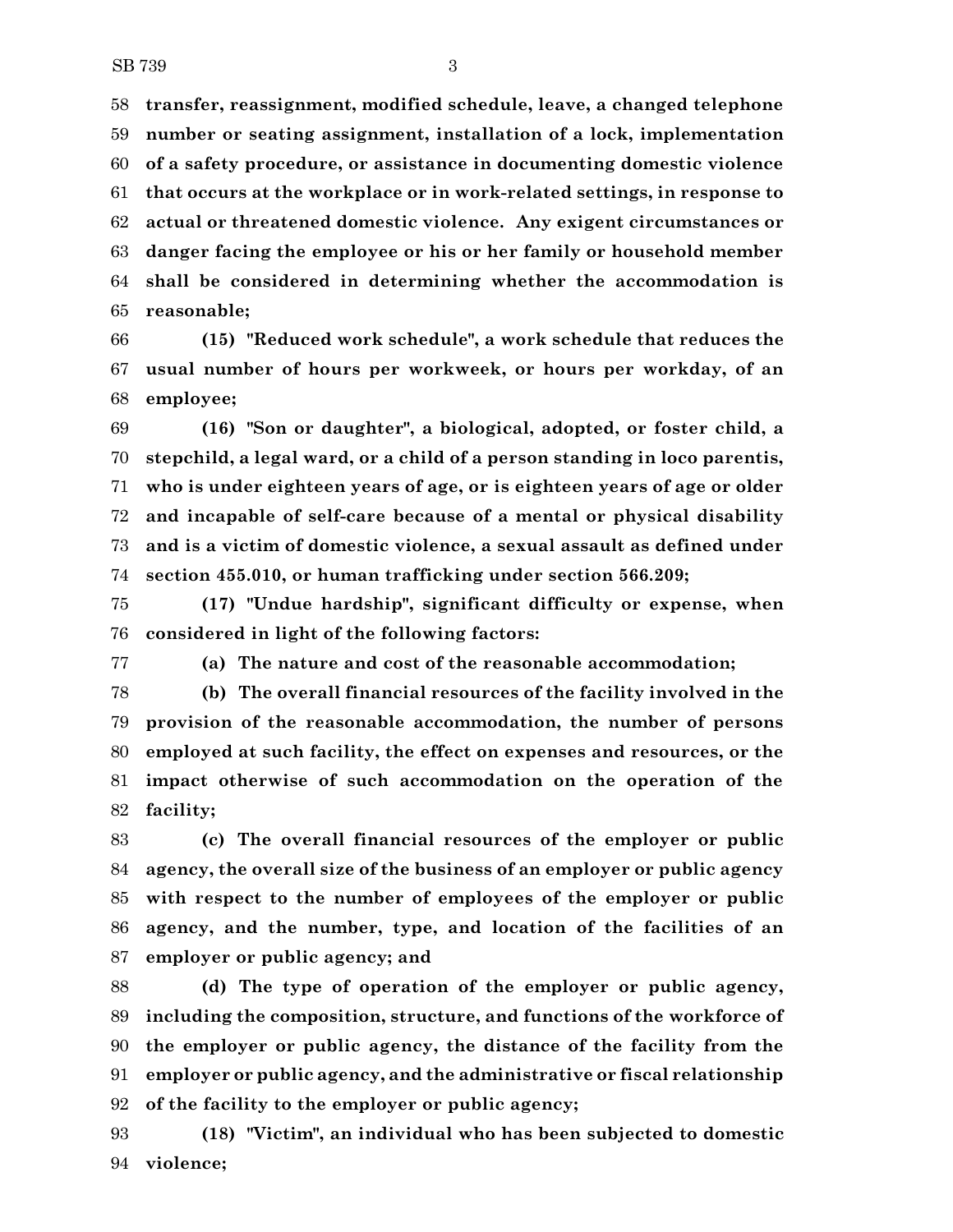**(19) "Victimservices organization", a nonprofit,nongovernmental organization that provides assistance to victims of domestic violence or to advocates for such victims, including a rape crisis center, an organization carrying out a domestic violence program, an organization operating a shelter or providing counseling services, or a legal services organization or other organization providing assistance through the legal process;**

 **(20) "Work", any job, task, labor, services, or any other activity for which compensation is provided, expected, or due.**

**285.630. 1. An employee who is a victim of domestic violence or has a family or household member who is a victim of domestic violence whose interests are not adverse to the employee as it relates to the domestic violence may take unpaid leave from work to address such violence by:**

 **(1) Seeking medical attention for, or recovering from, physical or psychological injuries caused by domestic violence to the employee or the employee's family or household member;**

 **(2) Obtaining services from a victim services organization for the employee or the employee's family or household member;**

 **(3) Obtaining psychological or other counseling for the employee or the employee's family or household member;**

 **(4) Participating in safety planning, temporarily or permanently relocating, or taking other actions to increase the safety of the employee or the employee's family or household member from future domestic violence or ensure economic security; or**

 **(5) Seeking legal assistance or remedies to ensure the health and safety of the employee or the employee's family or household member, including preparing for or participating in any civil or criminal legal proceeding related to or derived from domestic violence.**

 **2. Subject to subsection 5 of this section, an employee working for an employer that employs at least fifty employees shall be entitled to a total of two workweeks of leave under subsection 1 of this section during any twelve-month period. An employee working for an employer that employs at least fifteen but not more than forty-nine employees shall be entitled to a total of one workweek of leave under subsection 1 of this section during any twelve-month period. The total number of workweeks to which an employee is entitled shall not decrease during**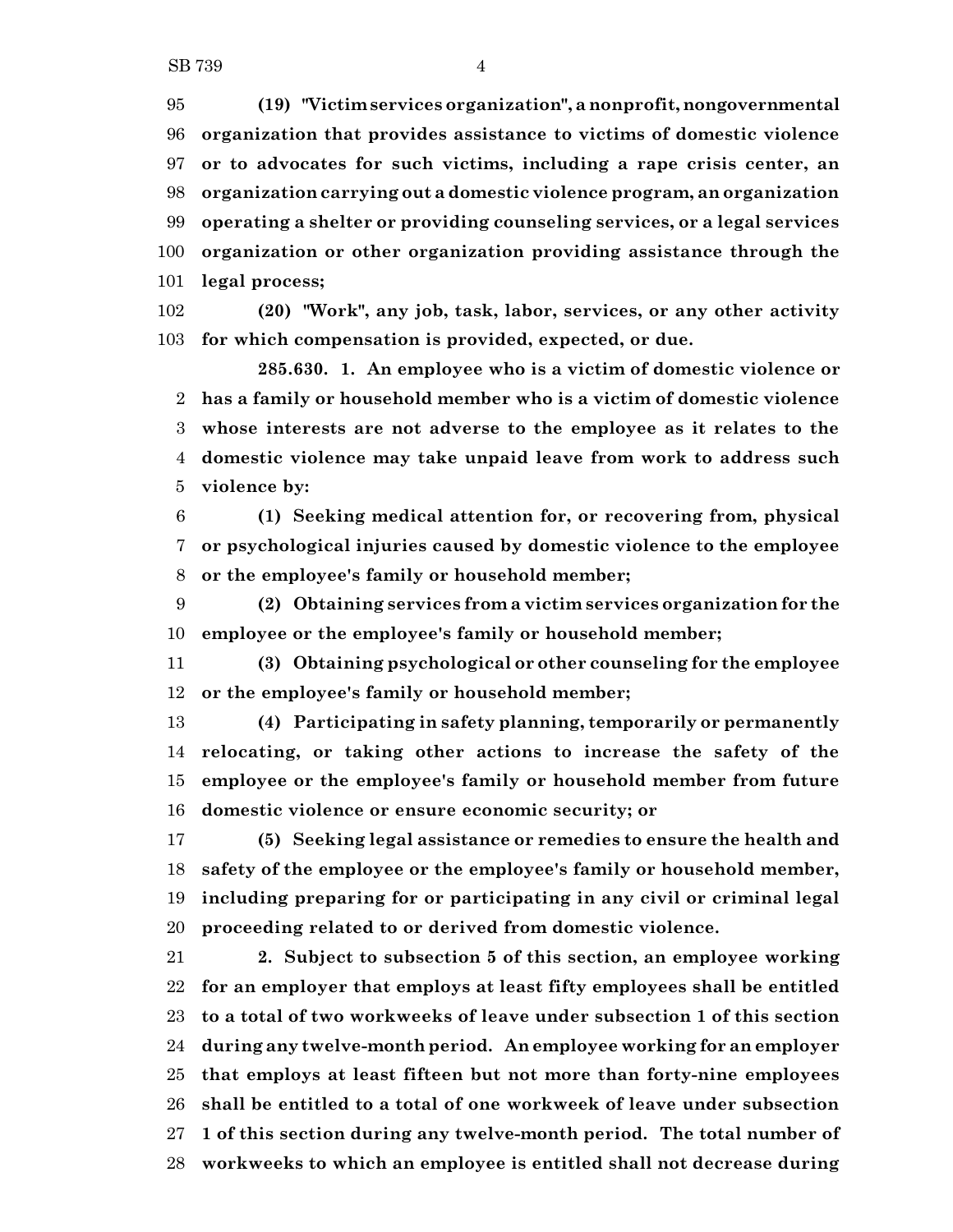**the relevant twelve-month period. Sections 285.625 to 285.670 shall not create a right for an employee to take unpaid leave that exceeds the amount of unpaid leave time allowed under the federal Family and Medical Leave Act of 1993 (29 U.S.C. 2601 et seq.).**

 **3. Leave described in subsection 2 of this section may be taken intermittently or on a reduced work schedule.**

 **4. The employee shall provide the employer with at least forty- eight hours' advance notice of the employee's intention to take leave under subsection 1 of this section, unless providing such notice is not practicable. When an unscheduled absence occurs, the employer may not take any action against the employee if the employee, upon request of the employer and within a reasonable period after the absence, provides certification under subsection 5 of this section.**

 **5. The employer may require the employee to provide certification to the employer that the employee or the employee's family or household member is a victim of domestic violence and that the leave is for one of the purposes enumerated in subsection 1 of this section. The employee shall provide such certification to the employer within a reasonable period after the employer requests certification.**

 **6. An employee may satisfy the certification requirement of subsection 5 of this section by providing to the employer a sworn statement of the employee and the following:**

 **(1) Documentation from an employee, agent, or volunteer of a victim services organization, an attorney, a member of the clergy, or a medical or other professional from whom the employee or the employee's family or household member has sought assistance in addressing domestic violence and the effects of the violence;**

**(2) A police or court record; or**

**(3) Other corroborating evidence.**

 **7. All information provided to the employer pursuant to subsection 6 of this section including a statement of the employee or any other documentation, record, or corroborating evidence, and the fact that the employee has requested or obtained leave pursuant to this section, shall be retained in the strictest confidence by the employer, except to the extent that disclosure is requested or consented to in writing by the employee or otherwise required by applicable federal or state law.**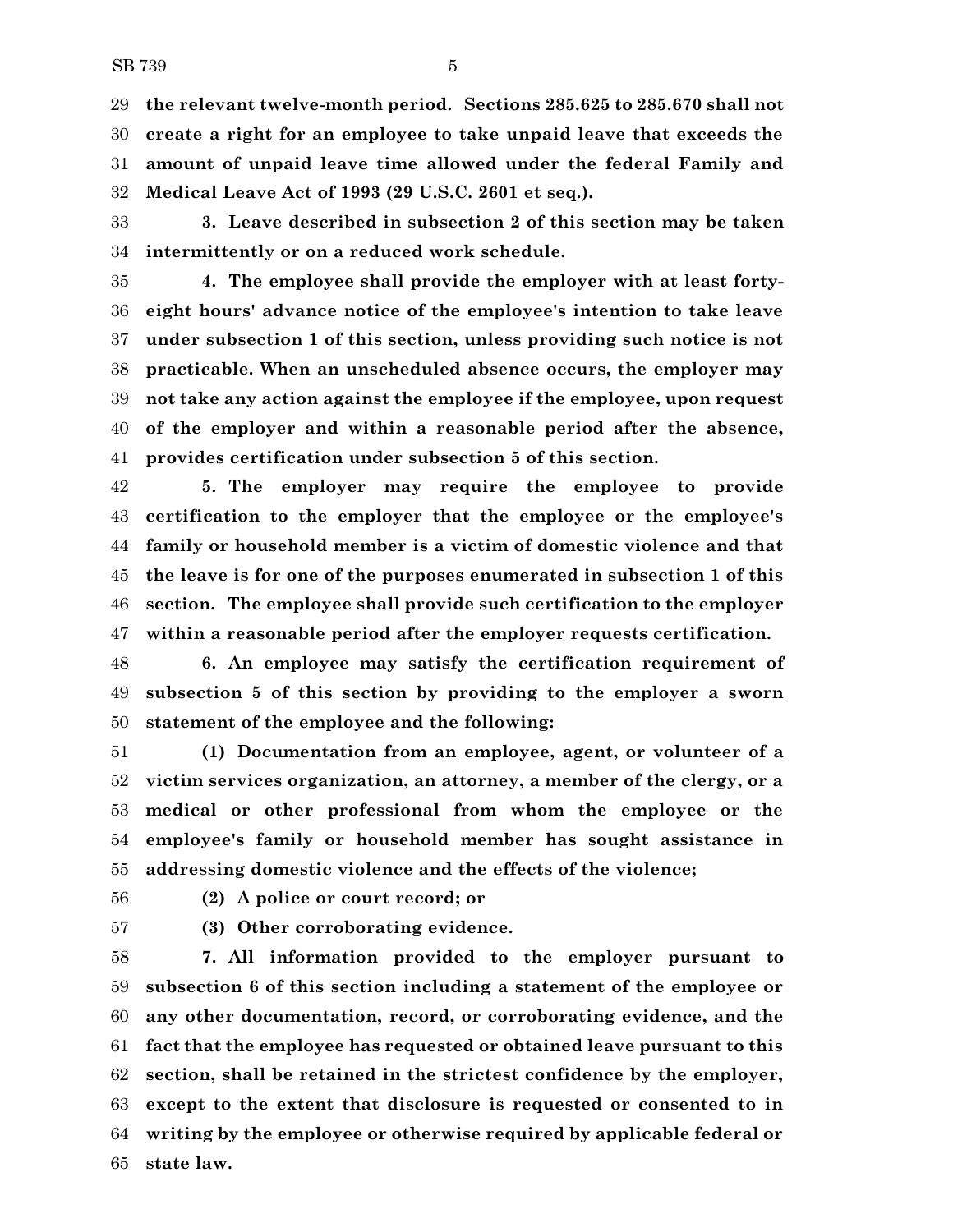**8. Any employee who takes leave under this section shall be entitled, on return from such leave, to be restored by the employer to the position of employment held by the employee when the leave commenced or an equivalent position with equivalent employment benefits, pay, and other terms and conditions of employment.**

 **9. The taking of leave under this section shall not result in the loss of any employment benefit accrued prior to the date on which the leave commenced. Nothing in this section shall be construed to entitle any restored employee to the accrual of any seniority or employment benefits during any period of leave or any right, benefit, or position of employment other than any right, benefit, or position to which the employee would have been entitled had the employee not taken the leave. Nothing in this section shall be construed to prohibit an employer from requiring an employee on leave under this section to report periodically to the employer on the status and intention of the employee to return to work.**

**285.635. 1. During any period that an employee takes leave under section 285.630, the employer shall maintain coverage for the employee and any family or household member under any group health plan for the duration of such leave at the level and under the conditions coverage would have been provided if the employee had continued in employment continuously for the duration of such leave.**

 **2. The employer may recover from the employee the premium that the employer paid for maintaining coverage for the employee and the employee's family or household member under such group health plan during any period of leave under this section if the employee fails to return from leave after the period of leave to which the employee is entitled has expired for a reason other than the continuation, recurrence, or onset of domestic violence, a sexual assault, or human trafficking that entitled the employee to leave under section 285.630, or other circumstances beyond the control of the employee.**

 **3. An employer may require an employee who claims that the employee is unable to return to work because of a reason described in subsection 2 of this section to provide, within a reasonable period after making the claim, certification to the employer that the employee is unable to return to work because of that reason by providing the employer with:**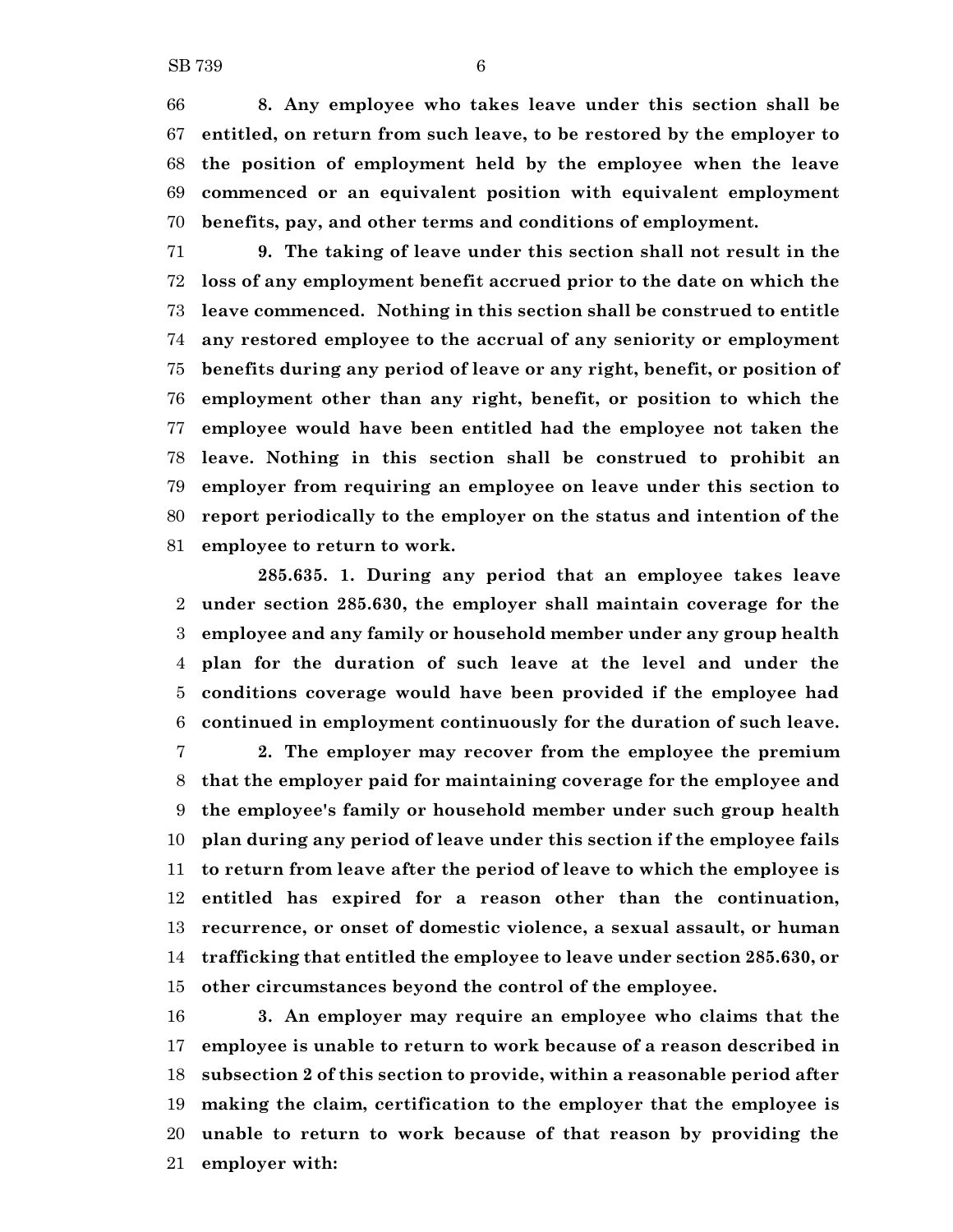**(1) A sworn statement of the employee;**

 **(2) Documentation from an employee, agent, or volunteer of a victim services organization, an attorney, a member of the clergy, or a medical or other professional from whom the employee has sought assistance in addressing domestic violence and the effects of that violence;**

**(3) A police or court record; or**

**(4) Other corroborating evidence.**

 **4. All information provided to the employer pursuant to subsection 3 of this section including a statement of the employee or any other documentation, record, or corroborating evidence, and the fact that the employee is not returning to work because of a reason described in subsection 2 of this section shall be retained in the strictest confidence by the employer, except to the extent that disclosure is requested or consented to in writing by the employee; or otherwise required by applicable federal or state law.**

**285.650. 1. Employers and public agencies shall make reasonable accommodation, in a timely manner, to the known limitations resulting from circumstances relating to being a victim of domestic violence or a family or household member being a victim of domestic violence of an otherwise qualified individual:**

- **(1) Who is:**
- **(a) An employee of the employer; or**
- **(b) An applicant for or recipient of public assistance from a public agency; and**

**(2) Who is:**

**(a) A victim of domestic violence; or**

 **(b) With a family or household member who is a victim of domestic violence whose interests are not adverse to the individual in this subdivision as it relates to the domestic violence;**

 **2. Subsection 1 of this section shall not apply if the employer or public agency can demonstrate that the accommodation would impose an undue hardship on the operation of the employer or public agency. 285.665. Every employer covered by sections 285.625 to 285.670**

 **shall post and keep posted, in conspicuous places on the premises of the employer where notices to employees are customarily posted, a notice, to be prepared or approved by the director, summarizing the**